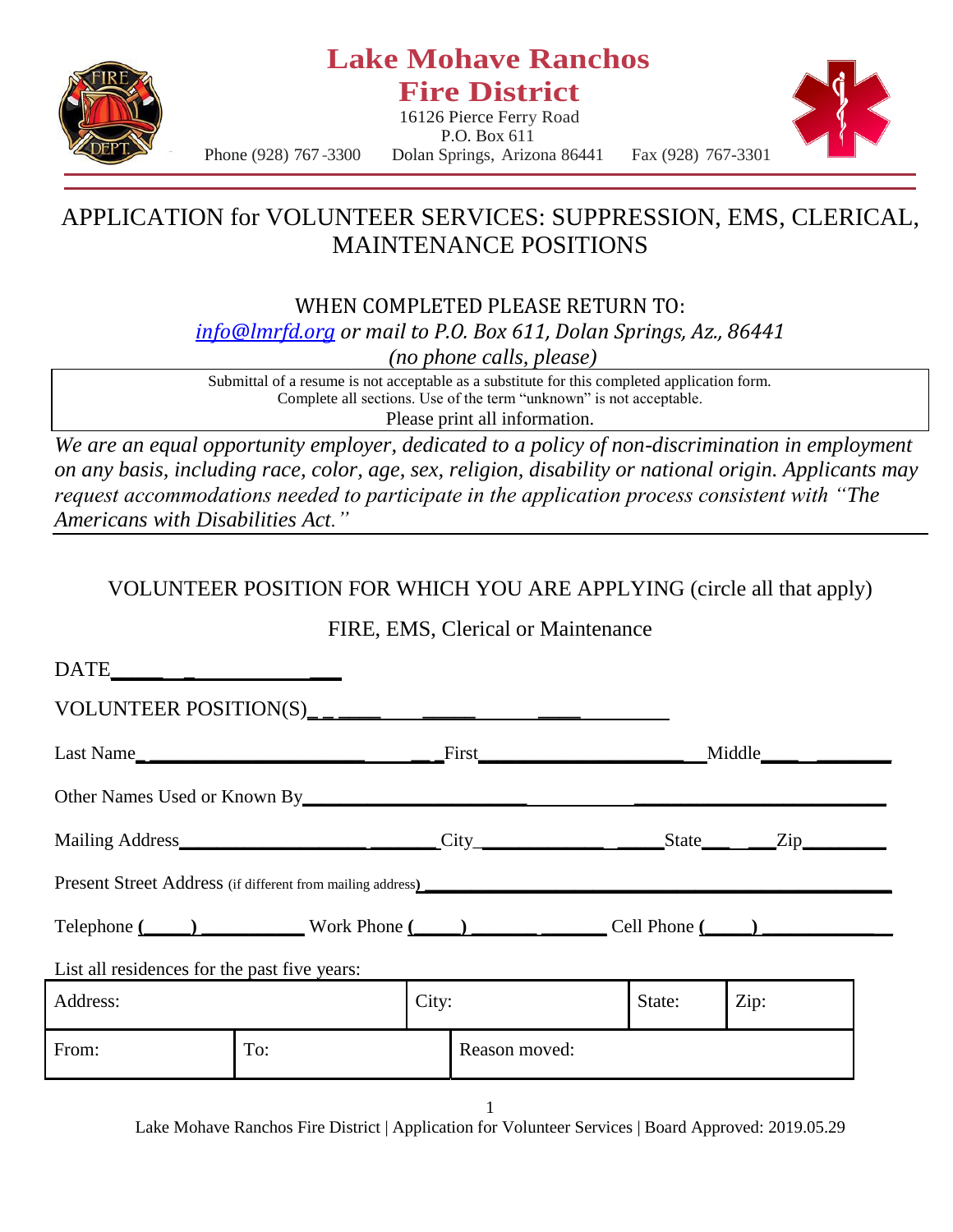| Address:<br>City:                                                                                                                                                                    |       |       | State:<br>Zip: |                |      |  |
|--------------------------------------------------------------------------------------------------------------------------------------------------------------------------------------|-------|-------|----------------|----------------|------|--|
| From:                                                                                                                                                                                | To:   |       | Reason moved:  |                |      |  |
| Address:                                                                                                                                                                             |       | City: |                | State:<br>Zip: |      |  |
| From:                                                                                                                                                                                | To:   |       | Reason moved:  |                |      |  |
| Address:                                                                                                                                                                             | City: |       | State:         |                | Zip: |  |
| From:                                                                                                                                                                                | To:   |       | Reason moved:  |                |      |  |
| Address:                                                                                                                                                                             |       | City: |                | State:         |      |  |
| From:                                                                                                                                                                                | To:   |       | Reason moved:  |                |      |  |
| PERSONAL DATA:                                                                                                                                                                       |       |       |                |                |      |  |
| Place of birth: (City / County / State) _<br>Yes<br>N <sub>o</sub><br>Are you 18 years of age or older?<br>Do you possess a valid Arizona Driver's License?<br>Yes<br>N <sub>o</sub> |       |       |                |                |      |  |
| Is there any reason you could not acquire an Arizona Driver's License? [135] Yes<br>N <sub>o</sub>                                                                                   |       |       |                |                |      |  |
|                                                                                                                                                                                      |       |       |                |                |      |  |
|                                                                                                                                                                                      |       |       |                |                |      |  |
| <b>Education and Training</b>                                                                                                                                                        |       |       |                |                |      |  |
| Did you graduate from high school? VES<br>NO <sub>1</sub>                                                                                                                            |       |       |                |                |      |  |
|                                                                                                                                                                                      |       |       |                |                |      |  |
|                                                                                                                                                                                      |       |       |                |                |      |  |
|                                                                                                                                                                                      |       |       |                |                |      |  |
|                                                                                                                                                                                      |       |       | $\overline{2}$ |                |      |  |

Lake Mohave Ranchos Fire District | Application for Volunteer Services | Board Approved: 2019.05.29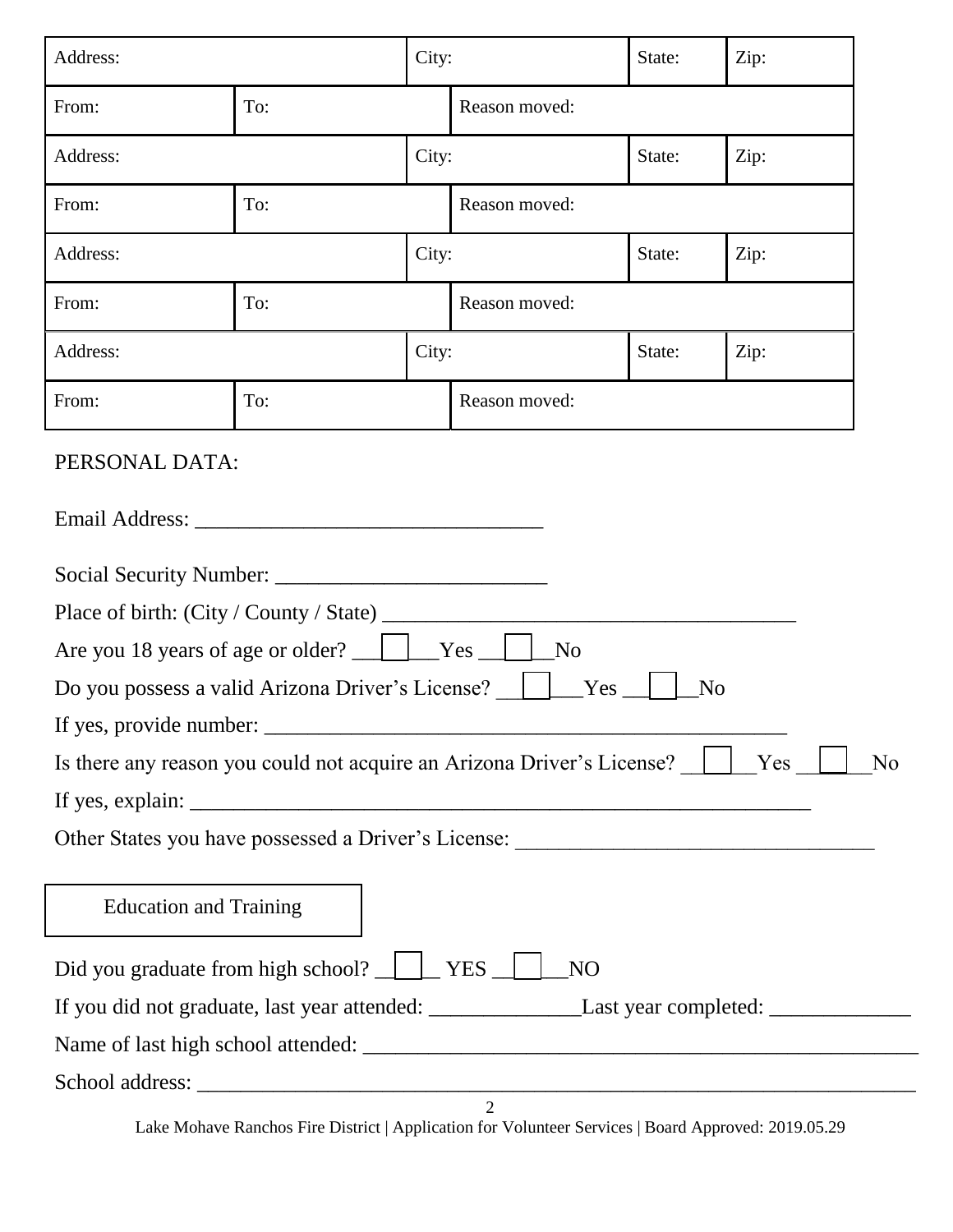diploma or GED.)

List all colleges, universities and technical schools attended; most recent first.

| School Name:                 |     |                        |
|------------------------------|-----|------------------------|
| Address:                     |     |                        |
| Dates attended: From:        | To: | Semester hours earned: |
| Degree attained / year:      |     | Major:                 |
| School Name:                 |     |                        |
| Address:                     |     |                        |
| Dates attended: From:        | To: | Semester hours earned: |
| Degree attained / year:      |     | Major:                 |
| School Name:                 |     |                        |
| Address:                     |     |                        |
| Dates attended: From:        | To: | Semester hours earned: |
| Degree attained / year: $\,$ |     | Major:                 |
|                              |     |                        |

In the space below, list any training you have acquired that might apply to the position you are seeking. List course(s) and/or training(s) name, description of course(s)/training(s), who provided course(s)/training(s), any certificate(s) issued and dates. (You will be required to provide proof of course(s)/training(s) and/or copies of certificate(s) for all listed course(s)/training(s).

| <u> 1989 - Andrea Andrew Maria (h. 1989).</u> |
|-----------------------------------------------|
|                                               |
|                                               |
|                                               |
|                                               |
|                                               |
|                                               |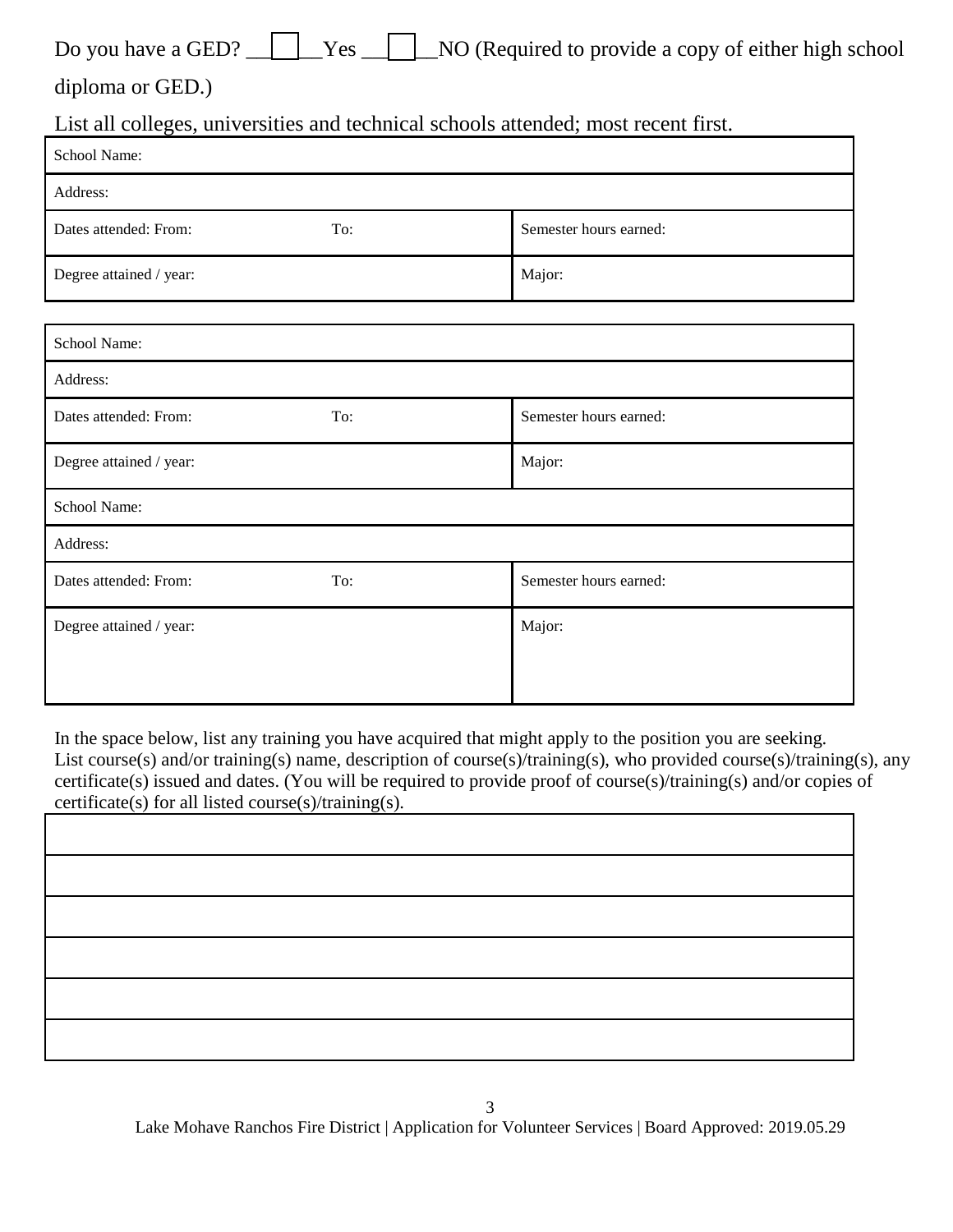Employment History

Please list most recent first. If presently employed, may we contact your employer? Festivo

| Employer's Name:                            |  |                    | Type of business:   |  |
|---------------------------------------------|--|--------------------|---------------------|--|
| <b>Complete Address:</b>                    |  |                    |                     |  |
| Phone Number: ()                            |  | Supervisor's Name: |                     |  |
| Job Title / Description:                    |  |                    |                     |  |
| Worked from: $(mo / yr)$<br>To: $(mo / yr)$ |  |                    | Reason for leaving: |  |
|                                             |  |                    |                     |  |
| Employer's Name:                            |  |                    | Type of business:   |  |

| Linprover Stranic.       |                 |                    | Type of business.   |  |
|--------------------------|-----------------|--------------------|---------------------|--|
| <b>Complete Address:</b> |                 |                    |                     |  |
| Phone Number: ()         |                 | Supervisor's Name: |                     |  |
| Job Title / Description: |                 |                    |                     |  |
| Worked from: $(mo / yr)$ | To: $(mo / yr)$ |                    | Reason for leaving: |  |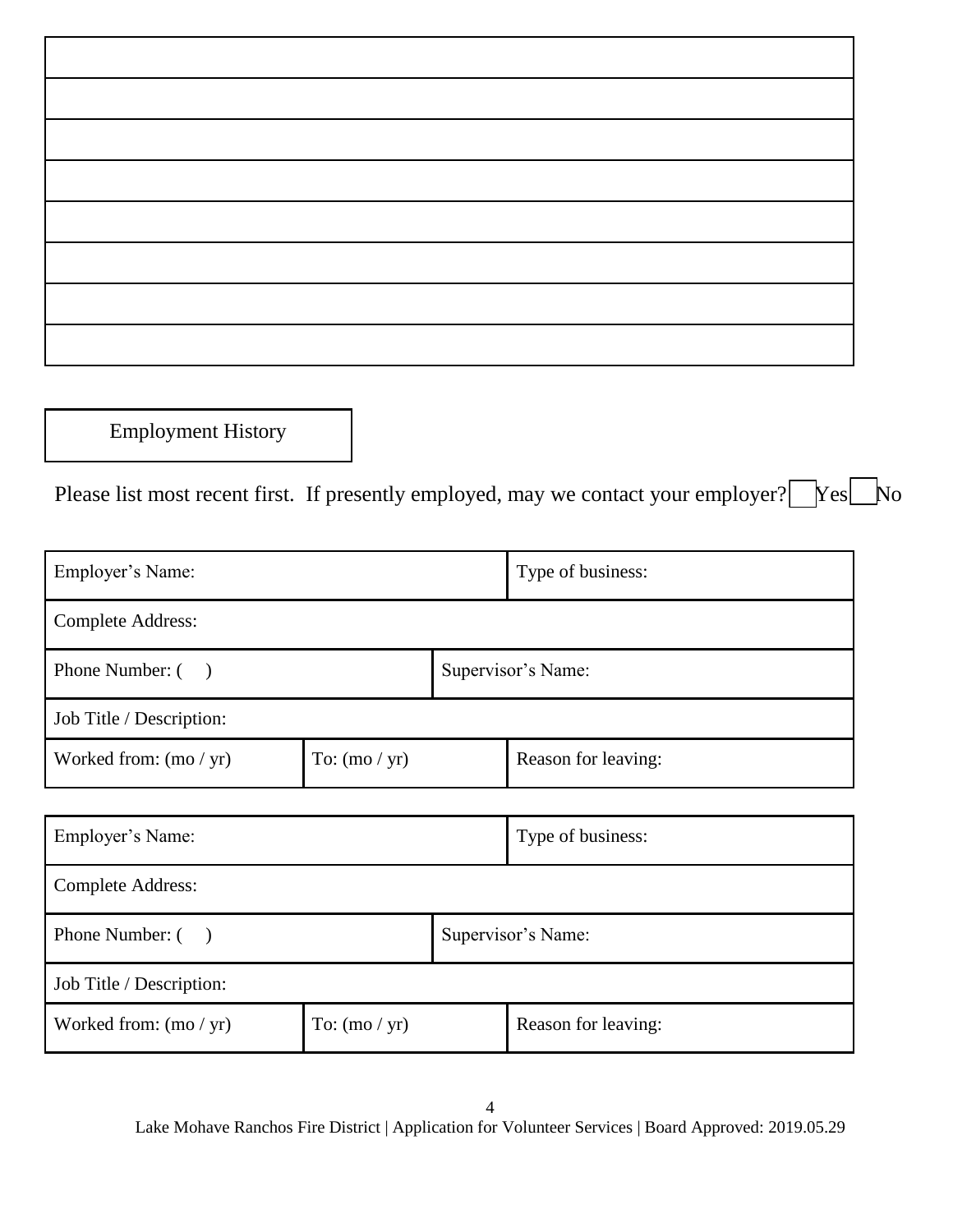| Employer's Name:                            |  |                    | Type of business:   |  |  |
|---------------------------------------------|--|--------------------|---------------------|--|--|
| <b>Complete Address:</b>                    |  |                    |                     |  |  |
| Phone Number: ()                            |  | Supervisor's Name: |                     |  |  |
| Job Title / Description:                    |  |                    |                     |  |  |
| To: $(mo / yr)$<br>Worked from: $(mo / yr)$ |  |                    | Reason for leaving: |  |  |

| Employer's Name:         |                 |                    | Type of business:   |
|--------------------------|-----------------|--------------------|---------------------|
| <b>Complete Address:</b> |                 |                    |                     |
| Phone Number: ()         |                 | Supervisor's Name: |                     |
| Job Title / Description: |                 |                    |                     |
| Worked from: $(mo / yr)$ | To: $(mo / yr)$ |                    | Reason for leaving: |

Explain any breaks longer than 30 days. Use separate sheet of paper if necessary.

Please, provide any additional comments or information that would be of assistance in considering you for this position. Use separate sheet of paper if necessary.

\_\_\_\_\_\_\_\_\_\_\_\_\_\_\_\_\_\_\_\_\_\_\_\_\_\_\_\_\_\_\_\_\_\_\_\_\_\_\_\_\_\_\_\_\_\_\_\_\_\_\_\_\_\_\_\_\_\_\_\_\_\_\_\_\_\_\_\_\_\_\_\_\_\_\_\_\_\_\_\_

\_\_\_\_\_\_\_\_\_\_\_\_\_\_\_\_\_\_\_\_\_\_\_\_\_\_\_\_\_\_\_\_\_\_\_\_\_\_\_\_\_\_\_\_\_\_\_\_\_\_\_\_\_\_\_\_\_\_\_\_\_\_\_\_\_\_\_\_\_\_\_\_\_\_\_\_\_\_\_\_

\_\_\_\_\_\_\_\_\_\_\_\_\_\_\_\_\_\_\_\_\_\_\_\_\_\_\_\_\_\_\_\_\_\_\_\_\_\_\_\_\_\_\_\_\_\_\_\_\_\_\_\_\_\_\_\_\_\_\_\_\_\_\_\_\_\_\_\_\_\_\_\_\_\_\_\_\_\_\_\_

\_\_\_\_\_\_\_\_\_\_\_\_\_\_\_\_\_\_\_\_\_\_\_\_\_\_\_\_\_\_\_\_\_\_\_\_\_\_\_\_\_\_\_\_\_\_\_\_\_\_\_\_\_\_\_\_\_\_\_\_\_\_\_\_\_\_\_\_\_\_\_\_\_\_\_\_\_\_\_\_

\_\_\_\_\_\_\_\_\_\_\_\_\_\_\_\_\_\_\_\_\_\_\_\_\_\_\_\_\_\_\_\_\_\_\_\_\_\_\_\_\_\_\_\_\_\_\_\_\_\_\_\_\_\_\_\_\_\_\_\_\_\_\_\_\_\_\_\_\_\_\_\_\_\_\_\_\_\_\_\_

\_\_\_\_\_\_\_\_\_\_\_\_\_\_\_\_\_\_\_\_\_\_\_\_\_\_\_\_\_\_\_\_\_\_\_\_\_\_\_\_\_\_\_\_\_\_\_\_\_\_\_\_\_\_\_\_\_\_\_\_\_\_\_\_\_\_\_\_\_\_\_\_\_\_\_\_\_\_\_\_

**CIVIL LIABILITY**: List any and ALL civil lawsuits in which you have been a party, giving dates and locations, explaining the subject matter and disposition. ALL applicants are subject to a review of credit rating due to employee access to public resources and property, in lieu of bonding. Use separate sheet of paper if needed.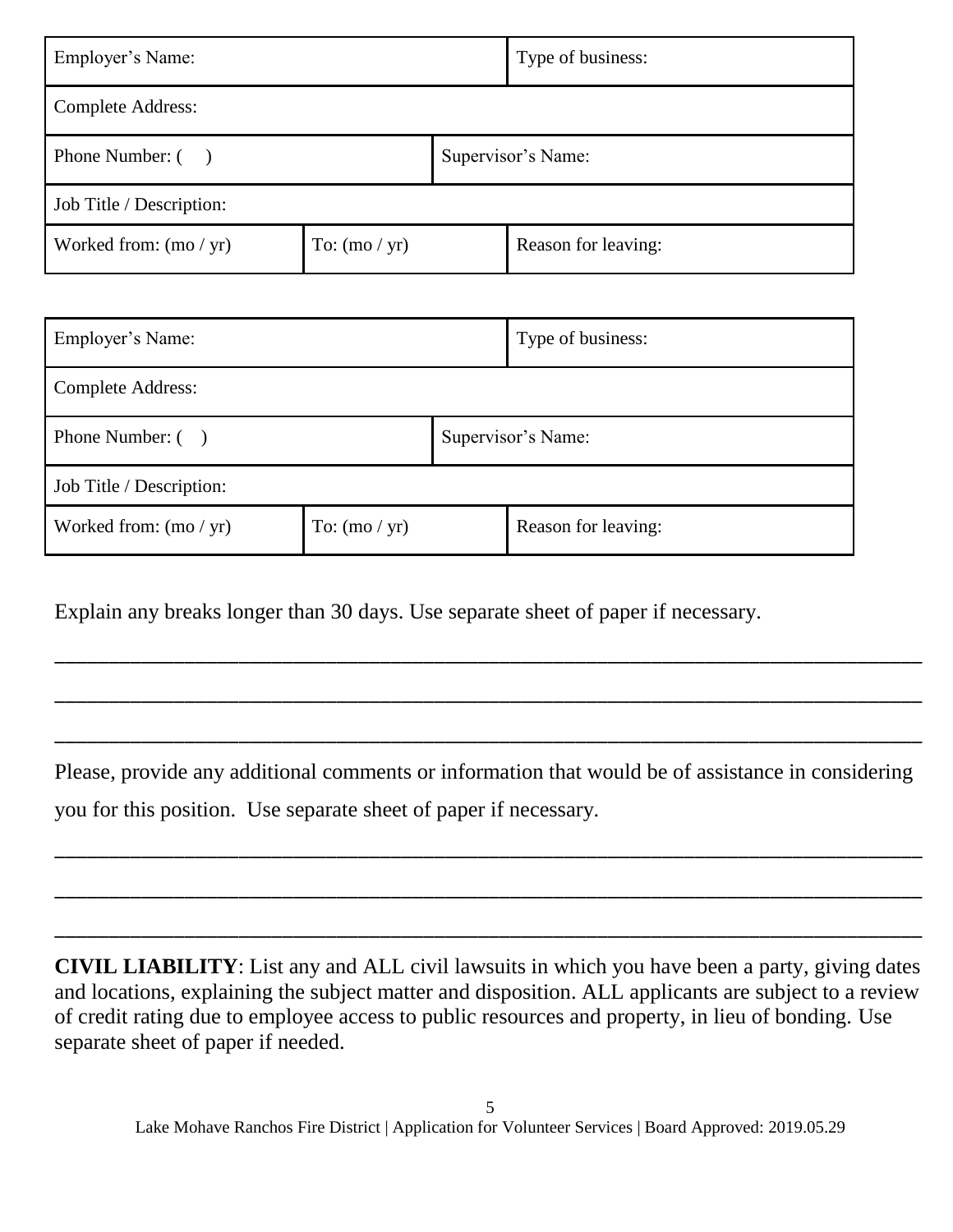**DRIVING HISTORY**: Have you ever had your Driver's License revoked or suspended? If so, list date and location of each occurrence and reasons for revocations or suspended. Applicants are REQUIRED to provide a current (within 30 days) Motor Vehicle Division Printout. Use separate sheet of paper if needed.

\_\_\_\_\_\_\_\_\_\_\_\_\_\_\_\_\_\_\_\_\_\_\_\_\_\_\_\_\_\_\_\_\_\_\_\_\_\_\_\_\_\_\_\_\_\_\_\_\_\_\_\_\_\_\_\_\_\_\_\_\_\_\_\_\_\_\_\_\_\_\_\_\_\_\_\_\_\_\_\_

\_\_\_\_\_\_\_\_\_\_\_\_\_\_\_\_\_\_\_\_\_\_\_\_\_\_\_\_\_\_\_\_\_\_\_\_\_\_\_\_\_\_\_\_\_\_\_\_\_\_\_\_\_\_\_\_\_\_\_\_\_\_\_\_\_\_\_\_\_\_\_\_\_\_\_\_\_\_\_\_

\_\_\_\_\_\_\_\_\_\_\_\_\_\_\_\_\_\_\_\_\_\_\_\_\_\_\_\_\_\_\_\_\_\_\_\_\_\_\_\_\_\_\_\_\_\_\_\_\_\_\_\_\_\_\_\_\_\_\_\_\_\_\_\_\_\_\_\_\_\_\_\_\_\_\_\_\_\_\_\_

\_\_\_\_\_\_\_\_\_\_\_\_\_\_\_\_\_\_\_\_\_\_\_\_\_\_\_\_\_\_\_\_\_\_\_\_\_\_\_\_\_\_\_\_\_\_\_\_\_\_\_\_\_\_\_\_\_\_\_\_\_\_\_\_\_\_\_\_\_\_\_\_\_\_\_\_\_\_\_\_

\_\_\_\_\_\_\_\_\_\_\_\_\_\_\_\_\_\_\_\_\_\_\_\_\_\_\_\_\_\_\_\_\_\_\_\_\_\_\_\_\_\_\_\_\_\_\_\_\_\_\_\_\_\_\_\_\_\_\_\_\_\_\_\_\_\_\_\_\_\_\_\_\_\_\_\_\_\_\_\_

\_\_\_\_\_\_\_\_\_\_\_\_\_\_\_\_\_\_\_\_\_\_\_\_\_\_\_\_\_\_\_\_\_\_\_\_\_\_\_\_\_\_\_\_\_\_\_\_\_\_\_\_\_\_\_\_\_\_\_\_\_\_\_\_\_\_\_\_\_\_\_\_\_\_\_\_\_\_\_\_

All persons applying for a position with the Lake Mohave Ranchos Fire District will be required to provide the documents listed below as applicable to the position for which they have applied. Originals and photocopies are acceptable and may be submitted with the application. However, all required documents must be on file prior to an offer of employment being made for all positions. All photocopied documents are subject to verification, and documents not provided as required will subject the applicant to termination of consideration for employment.

### **NOTICE: A resume may be attached to the volunteer application but is not acceptable as a substitute for a completed volunteer application form.**

**The following documents are required, from all applicants regardless of position for which they have applied. Please, check mark in space provided if documents are attached to the volunteer application.**

Social Security Card



\_\_\_\_ College Transcripts -or- College Degrees

### **The following documents are required for emergency services personnel positions, except as noted.**

\_\_\_\_ Current Driver's License

National Registry & State EMT Certification (Administrative applicants excluded)

Advanced Life Support Certifications (if applicable) (Administrative applicants excluded)

- \_\_\_\_ CPR Card (Administrative applicants excluded.)
- \_\_\_\_ Professional Licenses, Registrations and Certificates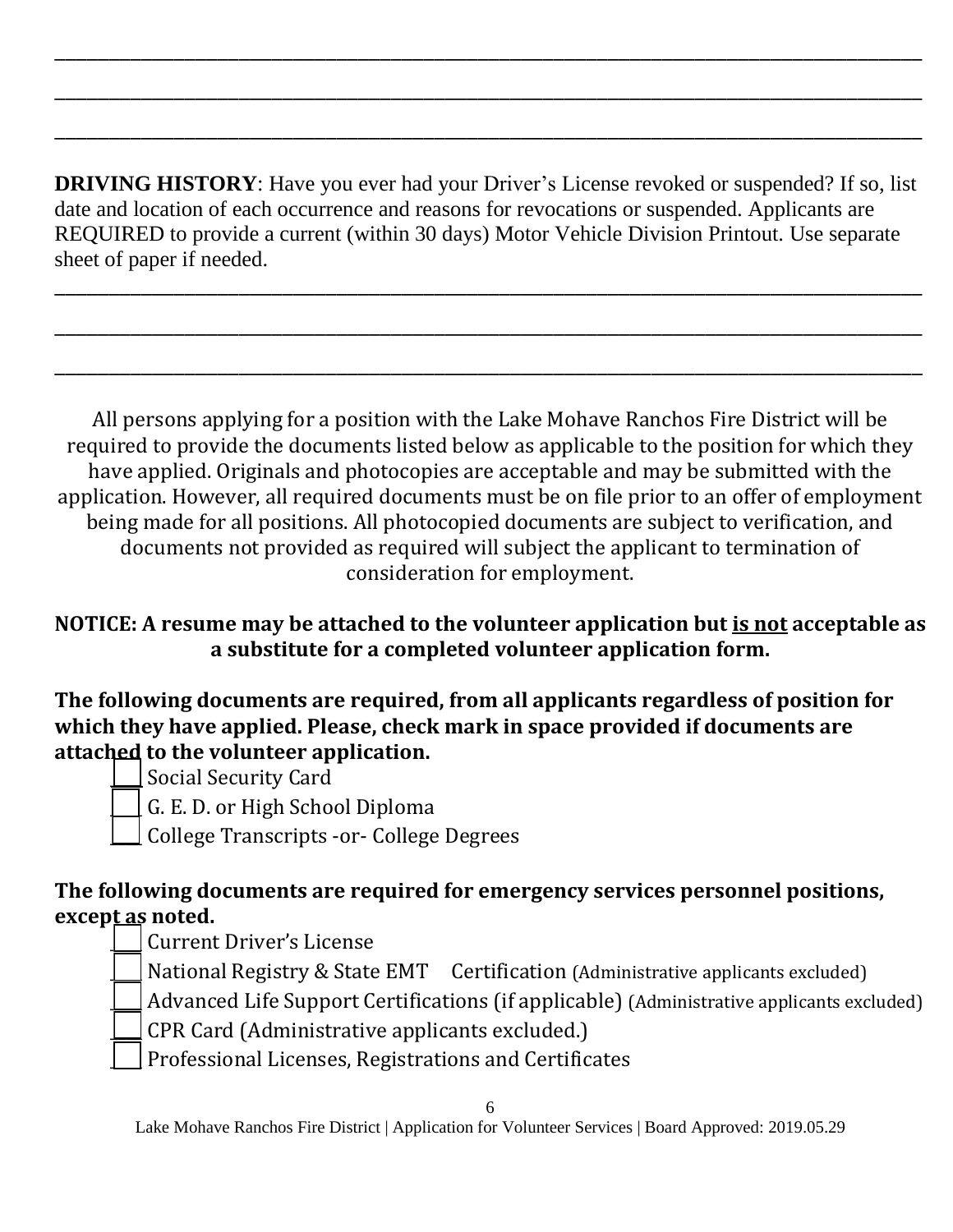# **STATEMENT OF UNDERSTANDING AND AGREEMENT**

I authorize VERIFICATION of all information contained herein and specifically authorize the employers and references to give you any and all information concerning me till

I further agree to submit to alcohol and screening tests, if requested of me, at any time prior to, or during my employment, including but not limited to urinalysis test, polygraph test, blood test, hair sampling, random or announced testing, with or without suspicion.

The District utilizes basic common-sense rules, standards, guidelines and practices in its dayto-day work requirements and services. Only some of these rules, standards, etc., are in written form. However, both the written and unwritten standards of service and job performance are in effect. The rules, standards, guidelines and practices (often referred to as "policies") may be amended from time to time at the discretion of the District. I agree to conform to District policies, practices, rules, regulations and guidelines.

District property and District premises include lockers, closets or other receptacles for storing personal property. The District reserves the right to inspect or search lockers, etc., in the event grounds exist for such inspection or search, or on a random basis. The grounds may include questions, suspicions or investigation of theft or missing property (District or otherwise), possession of alcoholic beverages or illicit drugs, and/or possession of dangerous weapons

*Drug and Alcohol Testing:* In order to assure a drug-free work environment, the District prohibits the use, sale, transfer, being under the influence and/or reporting to work after using or ingesting illicit drugs in accordance with department policies. Successful passage of drug testing will be condition for employment and continued employment.

*Sexual Harassment:* Sexual Harassment is defined as any unwelcome sexual advances, requests for sexual favors, or other verbal or physical contact of a sexual nature when (1) submission of such conduct is made a job requirement or causes changes in working terms or conditions, and/or (2) it has the effect and purpose of unreasonably interfering with work performance or creating an intimidating, hostile or offensive workplace. Sexual harassment **will not** be tolerated and will be grounds for immediate termination.

Acquiring and maintaining, in a current status, an Arizona Driver's License and Arizona Emergency Medical Technician Certification are conditions of employment. Failure to maintain both the driver's license and EMT certification will result in termination of employment. [Administrative personnel excluded.]